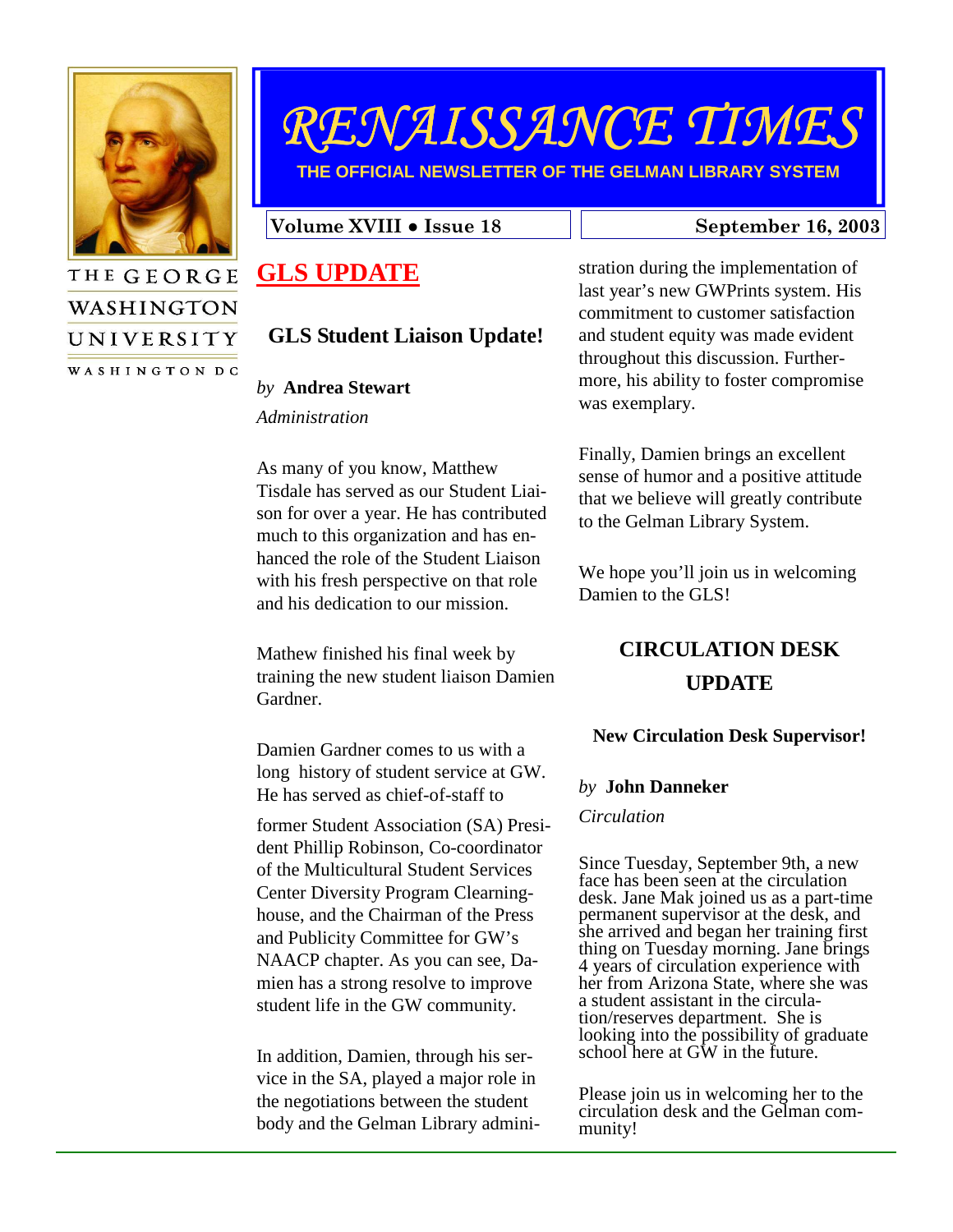#### **SEEARR UPDATE**

#### **New SEEARR Staff**

# *by* **Cathy Zeljak**

*SEEARR* 

It is my pleasure to announce that Aaron Beaver joined the staff of the Slavic, East European and Asian Reading Room on September 2, 2003. Aaron is our new Unit Coordinator who filled the position formerly held by Mark Brown. In addition to working for over two years as an acquisitions assistant for Slavic language materials at the University of Chicago, Aaron has taught Russian language courses and led conversational drill sessions for six years. Aaron has a BA in Slavic Language and Literatures from Indiana University and is currently finishing his Ph.D. in Russian Literature at the University of Chicago.

My appreciation also goes to the search

committee who worked with me to select Aaron. Sandra Carpenter, Malgorzata Gnoinska and Gale Etschmaier were a dedicated group who contributed immensely to this excellent conclusion.

# **GELMAN HUMAN RE-SOURCES NEWS**

## Vacancy Listing

Please see Attachment A for the Gelman Library System's Vacancy Listing.

# **CAMPUS NEWS**

### **Mount Vernon Shuttle Schedule for Fall Semester**

*by* **Teena Bedola**  *Administration* 

Mt. Vernon Shuttle has a 24 hour service now. The service started on August 28, 2003 through December 20, 2003. Additional buses have been added to keep the service running smoothly. For more information, please see

#### **Attachment B.**

#### **Customer Service Celebration**

*by* **Andrea Stewart** 

*Administration* 

#### **Background**

On October 8, there will be a Universitysponsored celebration of customer service. Actually it is the second Customer Service Celebration. According to the Committee coordinating it, "It is an event designed to reaffirm the University's commitment to increasing service levels and to celebrate the customer service improvements made in departments throughout the University."

The celebration consists of two types of activities - those to thank customers and those to thank staff. The Administrative Group is preparing a departmental (i.e., GLS) nomination.

Events for staff include the welcome breakfast and a training event that will be offered three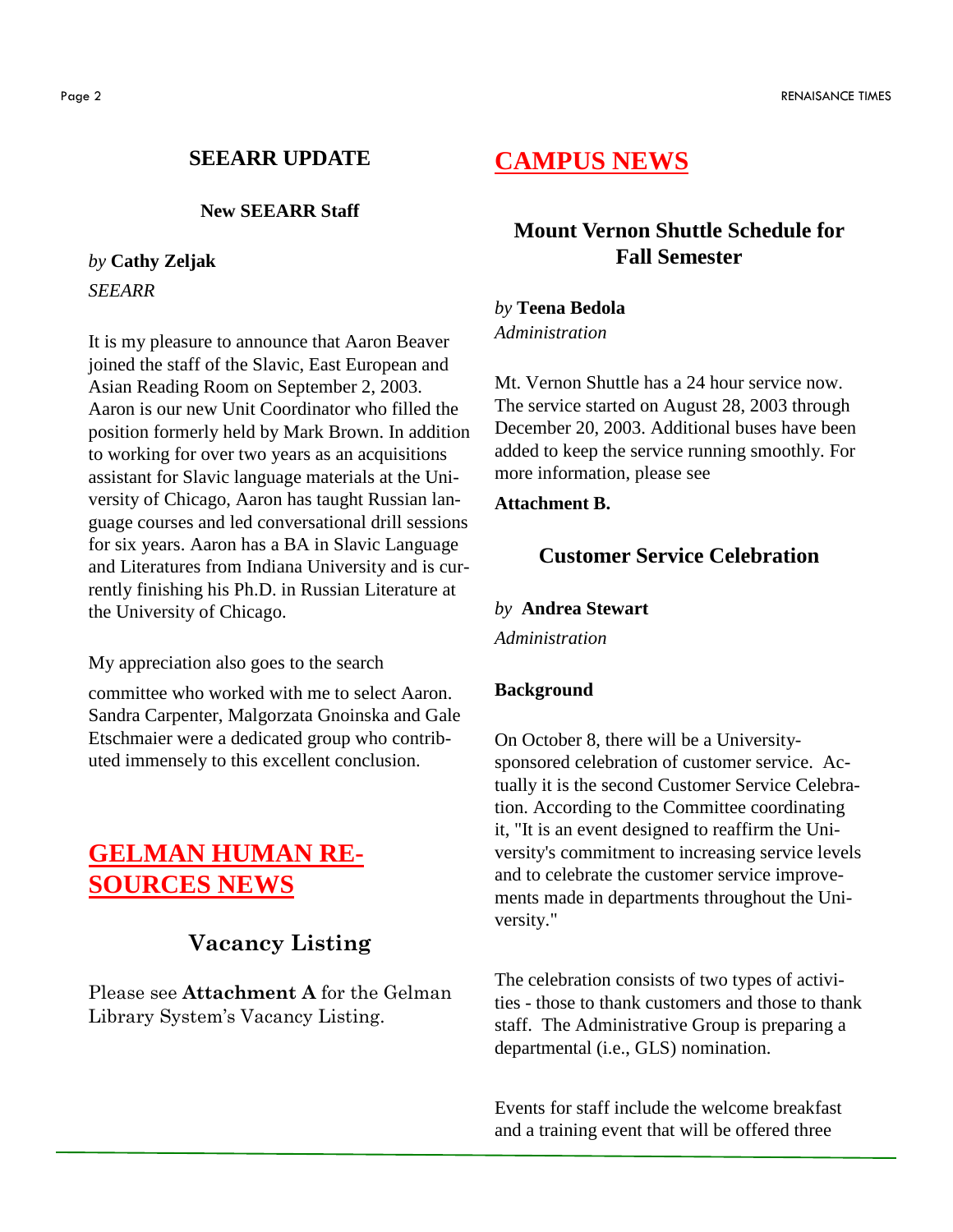times during the afternoon. Given the size of the audiences, a customer service video will be shown followed by discussion.

#### **What Can you do?**

Staff can nominate individual staff members who "have shown strong commitment to the service values we seek to embody. These include exceeding the customers expectations, finding solutions not problems, championing your customer's problem, listening, being knowledgeable and respectful, and always going the extra mile."

**The deadline for nominations is September 12, 2003 at 5:00 p.m. Nominations can be made online at:** 

**http://service.gwu.edu/celebration/staffca.html**

**For more information about the day's activities check out:** 

**http://service.gwu.edu/celebration** or contact them at **service@gwu.edu** or at (202) 994-2371.

**As always, please check with your supervisor about scheduling times to attend these activities so that our operations are covered.** 

Keep in mind that this activity does not replace our Staff Recognition Awards Nomination process. That deadline remains **September 19, 2003.** 

# **CONFERENCES**

# **National Workshop on Space Education**

# *by* **Teena Bedola**

*Administration* 

Brian Mathews' conference report on the National Workshop on Space education is attached as **Attachment C**.

*"Plain Decay of Libraries is Like Alzheimer's in the Nation's Brain."* 

> *~* **Ted Hughes** *~* British Report: *"New Library: The People's Network", 1997*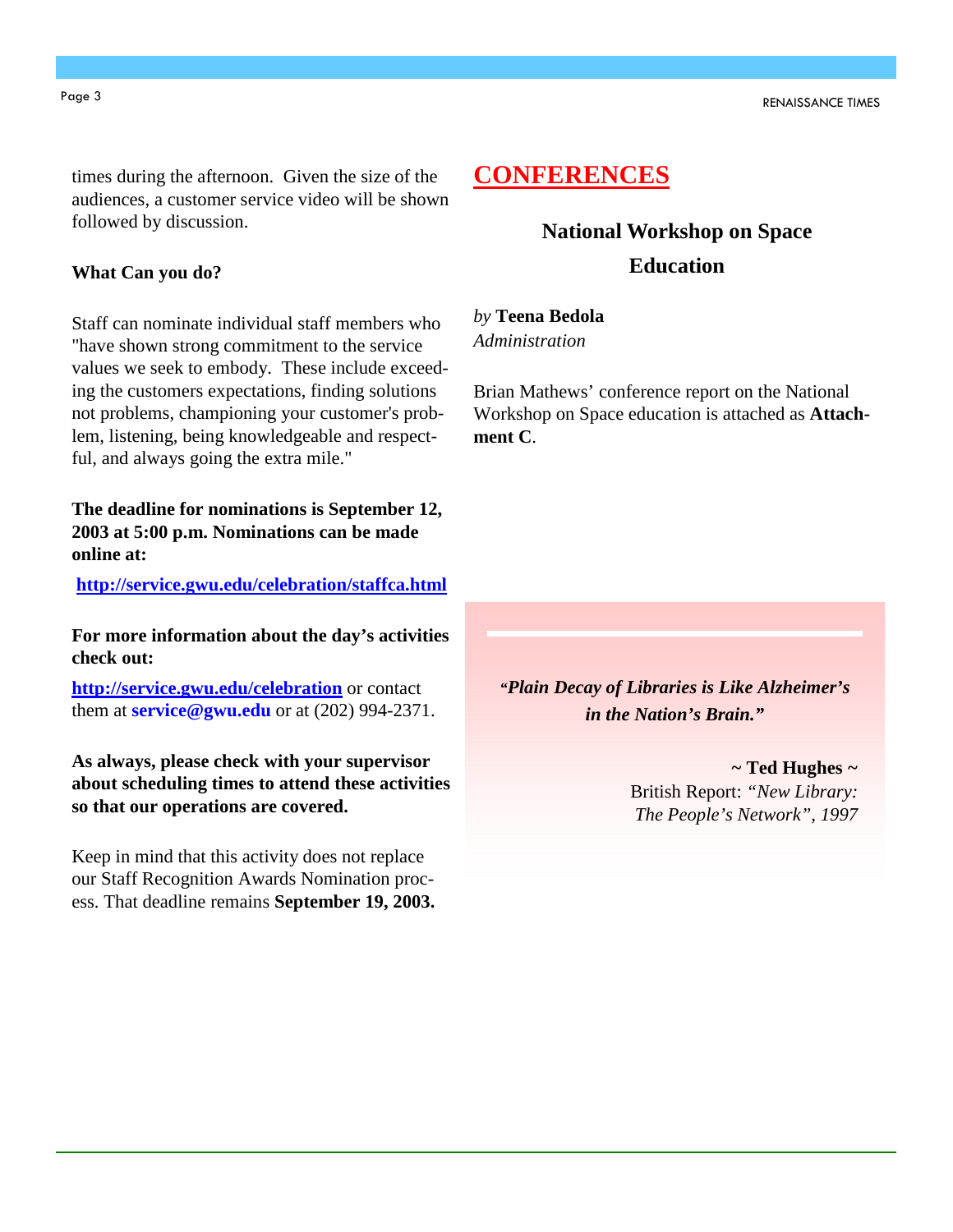# **LITERARY HISTORY**

| September 10, 1886 | Poet Hilda Doolittle is born in Bethlehem Pennsylvania.                                                                                                     |
|--------------------|-------------------------------------------------------------------------------------------------------------------------------------------------------------|
| September 11, 1930 | Katherine Anne Porter's Flowering Judas is published.                                                                                                       |
| September 12, 1740 | Having corresponded for several years, Voltaire and Frederick the Great finally<br>meet.                                                                    |
| September 12, 1922 | English writer and poet Wilfrid Scawen Blunt dies in Newbuildings, Sussex.                                                                                  |
| September 13, 1592 | Michel de Montaigne dies at his family chateau while preparing another edition of<br>his Essays.                                                            |
| September 14, 1321 | Mere hours after finishing the <i>Paradiso</i> , <b>Dante</b> , at 56, dies in Ravenna of malaria.                                                          |
| September 14, 1982 | Critical poet and novelist John Gardner dies at 49 in a motorcycle crash in Sus-<br>quehanna, Pennsylvania                                                  |
| September 15, 1891 | Agatha Cristie is born in Torquay, Devon.                                                                                                                   |
| September 16, 1672 | First woman poet of the American colonies, Anne Bradstreet, dies in Andover,<br>Massachusetts.                                                              |
| September 16, 1926 | Author of A Separate Peace, John Knowles is born in Fairmont, West Virginia.                                                                                |
| September 17, 1771 | At 50, Scottish physician and novelist Tobias Smollett dies at Leghorn.                                                                                     |
| September 17, 1916 | Mary Stewart is born in Sunderland, County Durham.                                                                                                          |
| September 18, 1917 | Aldous Huxley, 23, is hired as a schoolmaster at Eton, where he counts among his<br>unruly pupils Eric Arthur Blair (George Orwell).                        |
| September 19, 1754 | Dante Gabriel Rossetti assesses Emily Brontë's Wuthering Heights: "The action is<br>laid in Hell—only it seems places and people have English names there." |
| September 19, 1911 | 1983 Nobel Prize-winner William Golding is born in Cornwall.                                                                                                |
| September 20, 1878 | Upton Sinclair, politician, writer and winner of the 1942 Pulitzer Prize for the novel<br>Dragon's Teeth, is born in Baltimore, Maryland.                   |

 $\overline{a}$